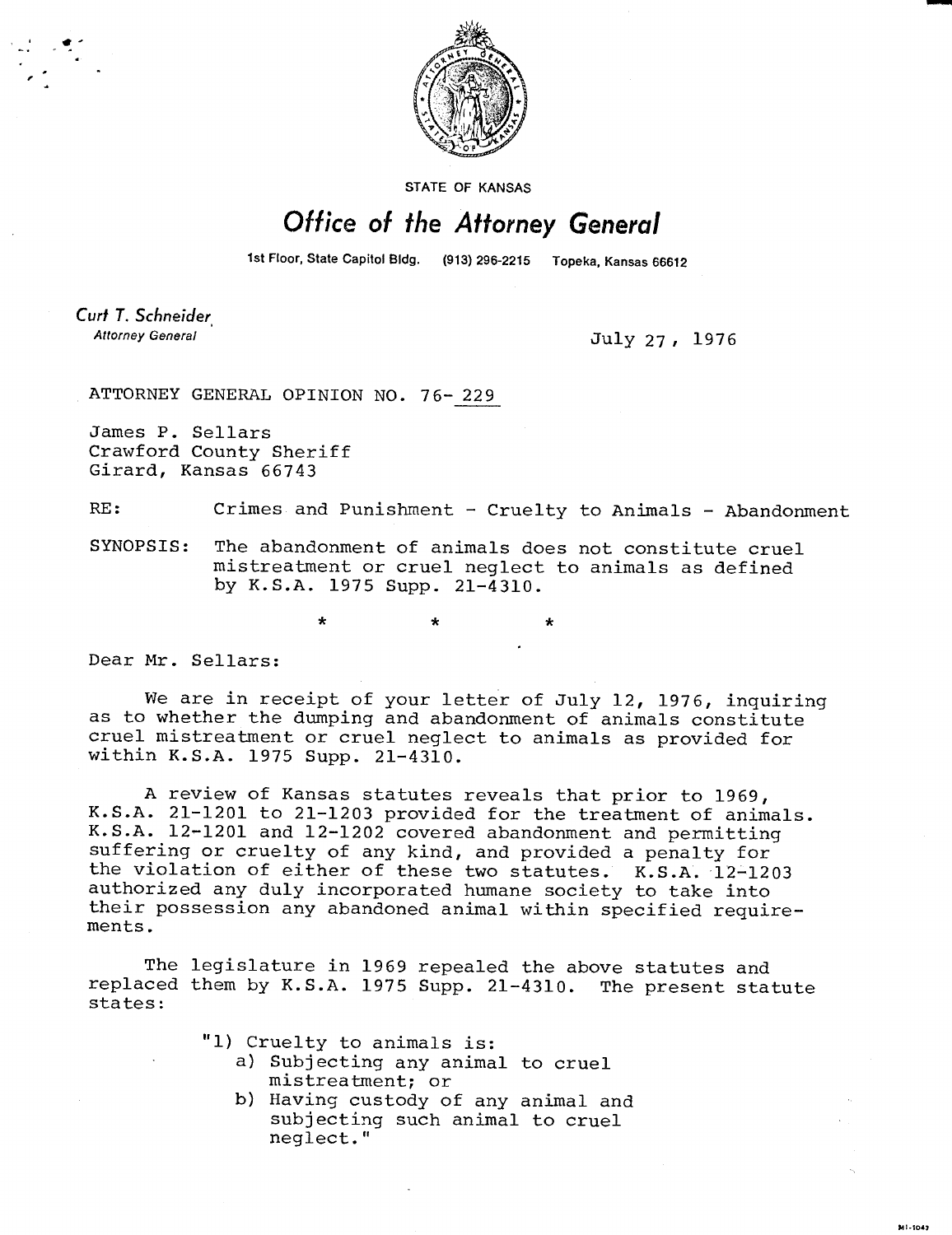James P. Sellars July 27, 1976 Page Two

It is the opinion of this office that the abandonment of animals does not constitute cruelty to animals as defined by K.S.A. 1975 Supp. 21-4310 for the following reasons.

First, prior to 1969 abandonment of animals and a penalty therefore was specifically provided for by statute. The provision was repealed in 1969 and the new provision did not refer to the abandonment of animals. "The intent to repeal all former laws upon a subject is made apparent by the enactment of subsequent comprehensive legislation establishing elaborate inclusions and exclusions of the persons, things, and relationships ordinarily associated with that subject." 1A Sutherland Statutory Construction, Repealing Acts, §23.13. By excluding a provision for abandonment, implication can be drawn the legislature did not intend to include abandonment of animals within the definition of cruelty to animals.

Second, Section 1(a) would be the only section applicable because Section 1(b) refers to those persons "having custody" of the animals. By Black's Law Dictionary, custody has been defined as in "possession" thereof while abandonment is the "surrender and relinquishment of property and/or rights." Thus, an abandoned animal would not be in custody of the original owner.

K.S.A. 1975 Supp. 21-4310(1)(a) refers to cruel mistreatment of animals. Although, Kansas has not defined "cruel mistreatment" or "cruelty to animals" persuasive authority from other jurisdictions has as follows:

> "Every willful act, omission, or neglect, whereby injustifiable physical pain, suffering, or death is caused or permitted." People v. Davy, N.Y.,32 N.Y.S. 106; New Jersey Society for Prevention of Cruelty to Animals v. Board of Ed. of City of East Orange, N.J.Co., 219 A.2d 200, 91 N.J. Super. 81; James V. States,57 S.E. 959, L Ga. App. 779; Bates' Ann. St. Ohio 1904 §3721; Mills' Ann. St. Colo. 1891 §117; Waters v. People,46 P. 112, 23 Colo. 33, 33 L.R.A. 836, 58 Am. St. Rep. 215.

The mere act of abandoning does not per se cause unjustifiably physical pain, suffering or death and thus does not constitute cruel mistreatment.